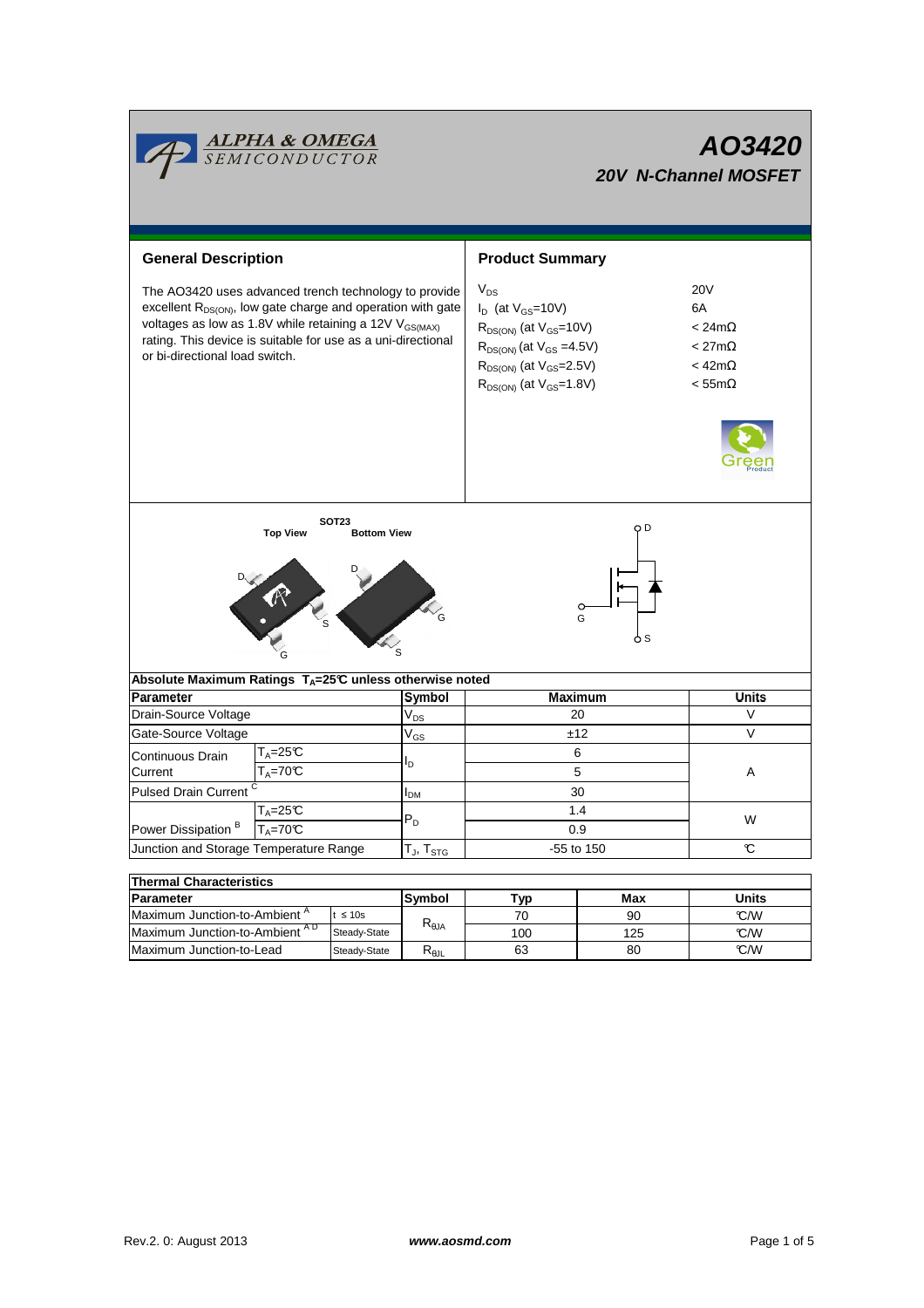

## **Electrical Characteristics (TJ=25°C unless otherwise noted)**

| <b>Symbol</b>               | Parameter                                                 | <b>Conditions</b>                                                                          |                              | Min | <b>Typ</b> | <b>Max</b>   | <b>Units</b> |
|-----------------------------|-----------------------------------------------------------|--------------------------------------------------------------------------------------------|------------------------------|-----|------------|--------------|--------------|
| <b>STATIC PARAMETERS</b>    |                                                           |                                                                                            |                              |     |            |              |              |
| <b>BV<sub>DSS</sub></b>     | Drain-Source Breakdown Voltage                            | $I_D = 250 \mu A$ , $V_{GS} = 0V$                                                          |                              | 20  |            |              | $\vee$       |
| $I_{\text{DSS}}$            | Zero Gate Voltage Drain Current                           | $V_{DS}$ =20V, $V_{GS}$ =0V                                                                |                              |     |            | $\mathbf{1}$ | μA           |
|                             |                                                           |                                                                                            | $T_{\text{J}} = 55^{\circ}C$ |     |            | 5            |              |
| $I_{GS}$                    | Gate-Body leakage current                                 | $V_{DS} = 0V$ , $V_{GS} = \pm 12V$                                                         |                              |     |            | ±100         | nA           |
| $V_{GS(th)}$                | Gate Threshold Voltage                                    | V <sub>DS</sub> =V <sub>GS</sub> I <sub>D</sub> =250µA                                     |                              | 0.4 | 0.75       | 1.1          | V            |
| $R_{DS(ON)}$                | Static Drain-Source On-Resistance                         | $V_{GS}$ =10V, $I_{D}$ =6A                                                                 |                              |     | 16         | 24           |              |
|                             |                                                           |                                                                                            | $T_i = 125C$                 |     | 23         | 35           | $m\Omega$    |
|                             |                                                           | $V_{GS}$ =4.5V, $I_D$ =5A                                                                  |                              |     | 18         | 27           | $m\Omega$    |
|                             |                                                           | $V_{GS}$ =2.5V, $I_{D}$ =4A                                                                |                              |     | 23         | 42           | $m\Omega$    |
|                             |                                                           | V <sub>GS</sub> =1.8V, I <sub>D</sub> =2A                                                  |                              |     | 31         | 55           | mΩ           |
| $g_{FS}$                    | <b>Forward Transconductance</b>                           | $V_{DS} = 5V$ , $I_D = 6A$                                                                 |                              |     | 25         |              | S            |
| $V_{SD}$                    | Diode Forward Voltage                                     | $IS=1A, VGS=0V$                                                                            |                              |     | 0.7        | $\mathbf{1}$ | V            |
| $I_{\rm S}$                 | Maximum Body-Diode Continuous Current                     |                                                                                            |                              |     |            | 2            | A            |
|                             | <b>DYNAMIC PARAMETERS</b>                                 |                                                                                            |                              |     |            |              |              |
| $C_{\text{iss}}$            | Input Capacitance                                         | V <sub>GS</sub> =0V, V <sub>DS</sub> =10V, f=1MHz                                          |                              | 420 | 525        | 630          | рF           |
| $C_{\rm oss}$               | Output Capacitance                                        |                                                                                            |                              | 65  | 95         | 125          | pF           |
| $C_{\rm rss}$               | Reverse Transfer Capacitance                              |                                                                                            |                              | 45  | 75         | 105          | pF           |
| R <sub>g</sub>              | Gate resistance                                           | $V_{GS}$ =0V, $V_{DS}$ =0V, f=1MHz                                                         |                              | 0.8 | 1.7        | 2.6          | Ω            |
| <b>SWITCHING PARAMETERS</b> |                                                           |                                                                                            |                              |     |            |              |              |
| Q <sub>q</sub> (10V)        | <b>Total Gate Charge</b>                                  | $V_{GS}$ =10V, $V_{DS}$ =10V, $I_{D}$ =6A                                                  |                              |     | 12.5       |              | nC           |
| $Q_g(4.5V)$                 | <b>Total Gate Charge</b>                                  |                                                                                            |                              |     | 6          |              | nC           |
| $\mathsf{Q}_{\mathsf{gs}}$  | Gate Source Charge                                        |                                                                                            |                              |     | 1          |              | nC           |
| $Q_{gd}$                    | Gate Drain Charge                                         |                                                                                            |                              |     | 2          |              | nC           |
| $t_{D(0n)}$                 | Turn-On DelayTime                                         |                                                                                            |                              |     | 3          |              | ns           |
| $t_r$                       | Turn-On Rise Time                                         | $V_{GS}$ =10V, $V_{DS}$ =10V, R <sub>1</sub> =1.7 $\Omega$ ,<br>$R_{\text{GEN}} = 3\Omega$ |                              |     | 7.5        |              | ns           |
| $t_{D(off)}$                | Turn-Off DelayTime                                        |                                                                                            |                              |     | 20         |              | ns           |
| $\mathbf{t}_\text{f}$       | <b>Turn-Off Fall Time</b>                                 |                                                                                            |                              |     | 6          |              | ns           |
| $t_{rr}$                    | Body Diode Reverse Recovery Time                          | $I_F = 6A$ , dl/dt=100A/ $\mu$ s                                                           |                              |     | 14         |              | ns           |
| $Q_{rr}$                    | Body Diode Reverse Recovery Charge   IF=6A, dl/dt=100A/us |                                                                                            |                              |     | 6          |              | nC           |

A. The value of R<sub>eJA</sub> is measured with the device mounted on 1in<sup>2</sup> FR-4 board with 2oz. Copper, in a still air environment with T<sub>A</sub> =25°C. The<br>value in any given application depends on the user's specific board design.

B. The power dissipation P<sub>D</sub> is based on T<sub>J(MAX)</sub>=150°C, using ≤ 10s junction-to-ambient thermal resistance.

C. Repetitive rating, pulse width limited by junction temperature T<sub>J(MAX)</sub>=150°C. Ratings are based on low frequency and duty cycles to keep initialT<sub>J</sub>=25 $^{\circ}$  C.

D. The  $R_{\theta JA}$  is the sum of the thermal impedence from junction to lead  $R_{\theta JL}$  and lead to ambient.

E. The static characteristics in Figures 1 to 6 are obtained using <300µs pulses, duty cycle 0.5% max.

F. These curves are based on the junction-to-ambient thermal impedence which is measured with the device mounted on 1in<sup>2</sup> FR-4 board with 2oz. Copper, assuming a maximum junction temperature of  $T_{J(MAX)}$ =150°C. The SOA curve provides a single pulse rating.

THIS PRODUCT HAS BEEN DESIGNED AND QUALIFIED FOR THE CONSUMER MARKET. APPLICATIONS OR USES AS CRITICAL COMPONENTS IN LIFE SUPPORT DEVICES OR SYSTEMS ARE NOT AUTHORIZED. AOS DOES NOT ASSUME ANY LIABILITY ARISING OUT OF SUCH APPLICATIONS OR USES OF ITS PRODUCTS. AOS RESERVES THE RIGHT TO IMPROVE PRODUCT DESIGN, FUNCTIONS AND RELIABILITY WITHOUT NOTICE.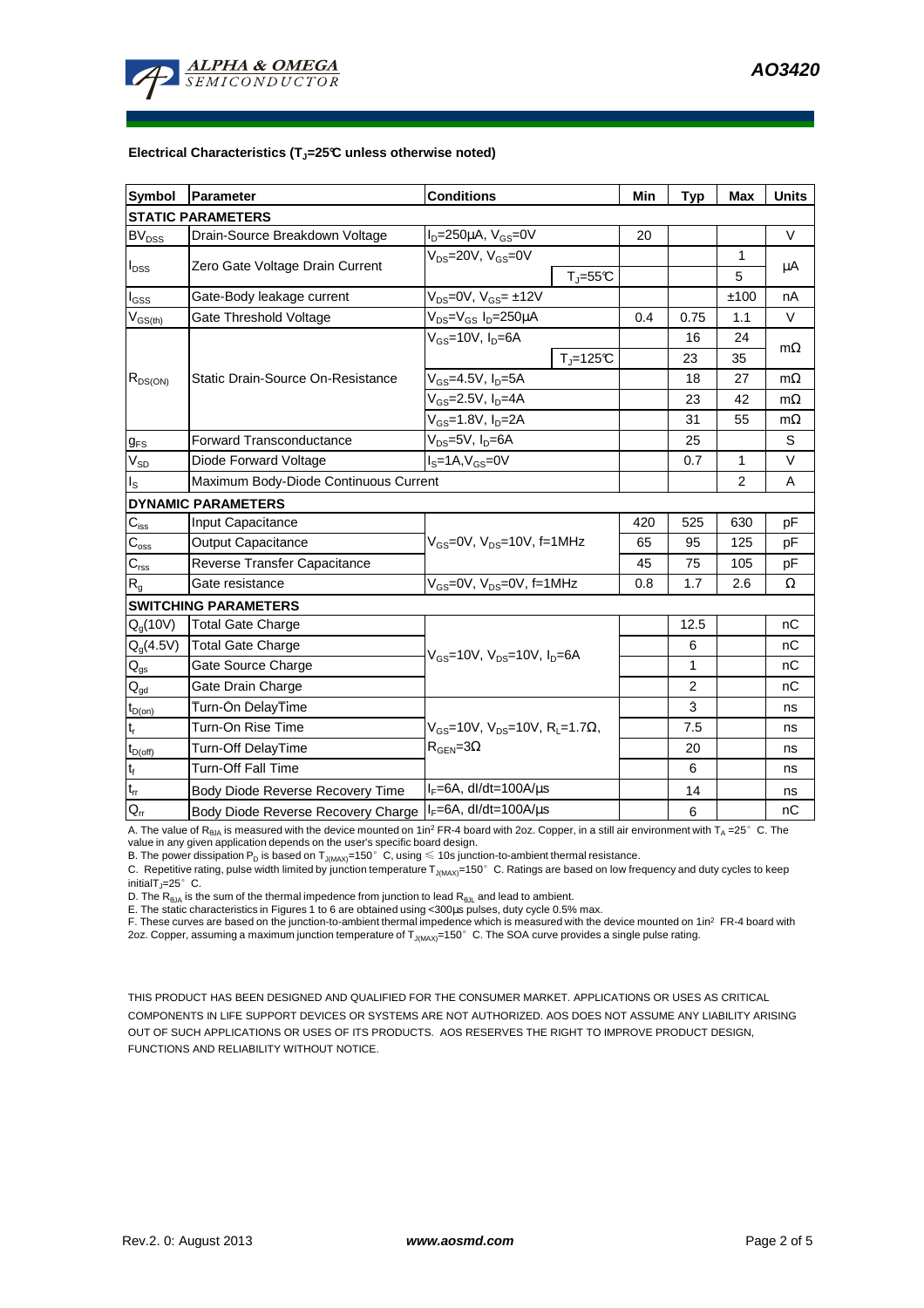

## **TYPICAL ELECTRICAL AND THERMAL CHARACTERISTICS**

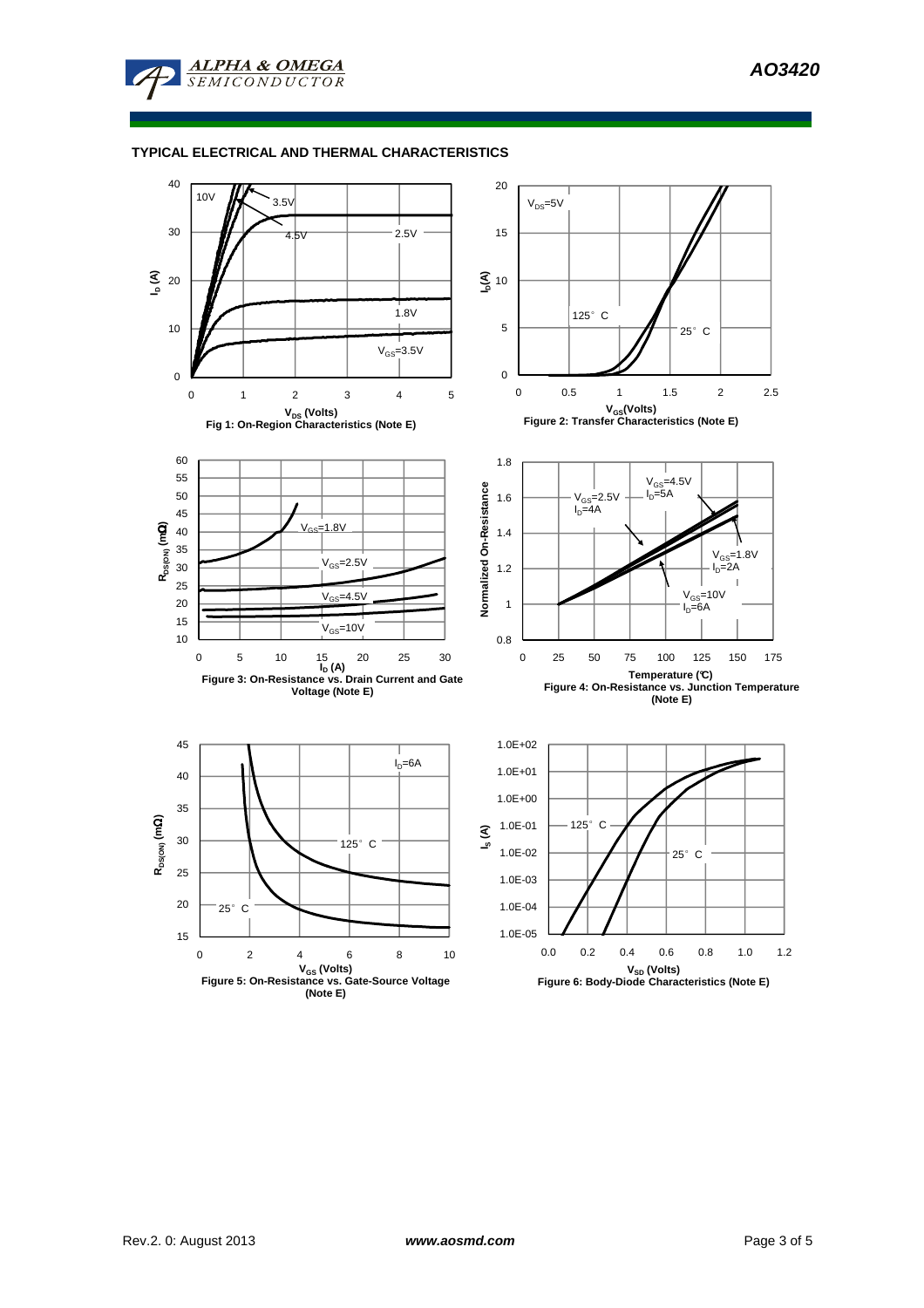

## **TYPICAL ELECTRICAL AND THERMAL CHARACTERISTICS**